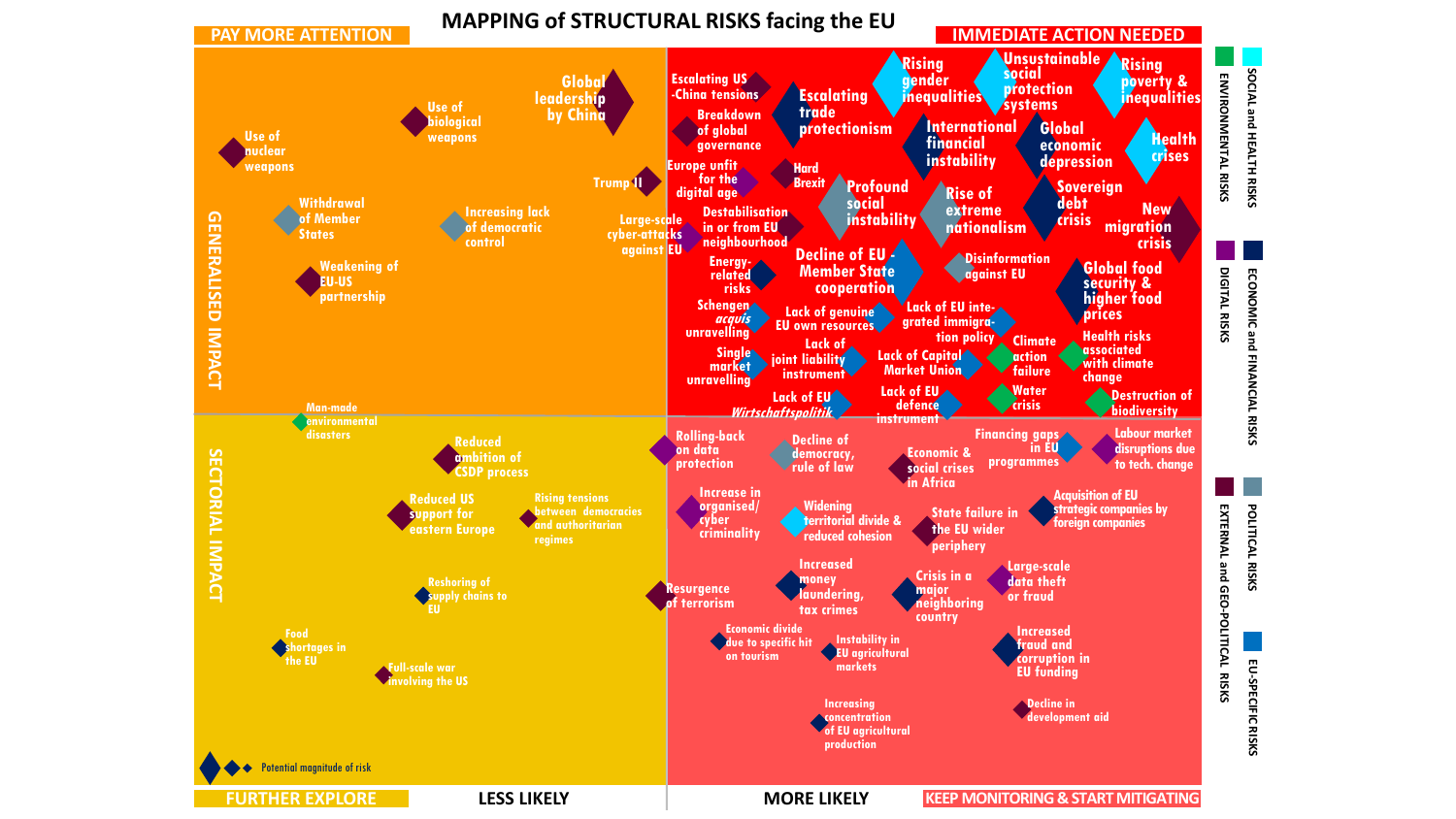## **MAPPING of STRUCTURAL RISKS facing the EU**



**LESS LIKELY**

**MORE LIKELY**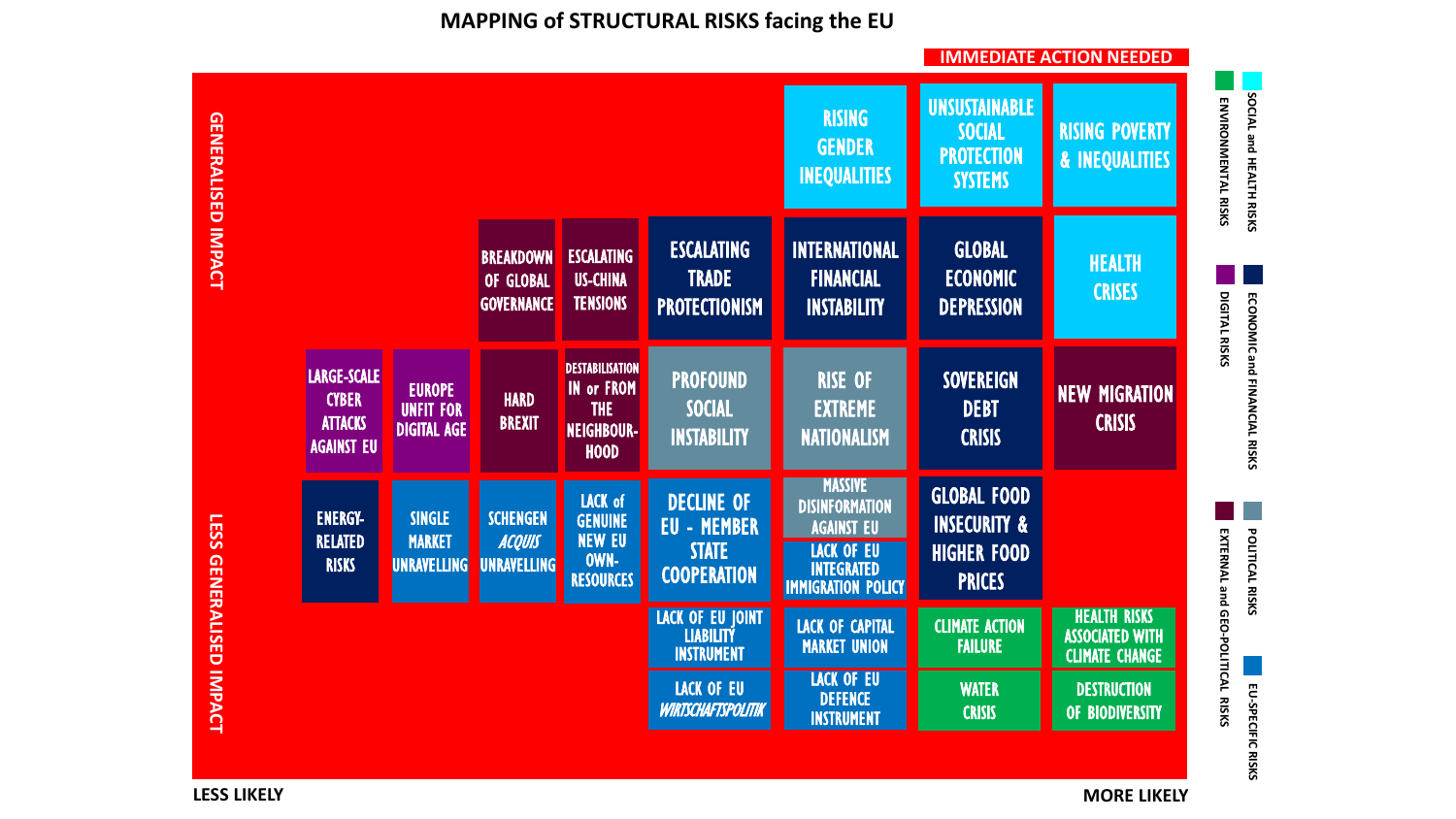|                                                                                         | Regulatory capacity to prevent and react                                                                                                                                                                                                                                                                                                                                                                                                                                                                                                                                                                                                                                                                                                                                                                                                                                                                                                                                                                                                                                                                                                                           | Regulatory capacity to prevent and react                                                                                                                                                                                                                                                                                                                                                                                                                                                                                                                                                                                                                                                                                                                                                                                                                                                                                                                                                                                                                                                                                                                                                                                                                                                                                                                                        |
|-----------------------------------------------------------------------------------------|--------------------------------------------------------------------------------------------------------------------------------------------------------------------------------------------------------------------------------------------------------------------------------------------------------------------------------------------------------------------------------------------------------------------------------------------------------------------------------------------------------------------------------------------------------------------------------------------------------------------------------------------------------------------------------------------------------------------------------------------------------------------------------------------------------------------------------------------------------------------------------------------------------------------------------------------------------------------------------------------------------------------------------------------------------------------------------------------------------------------------------------------------------------------|---------------------------------------------------------------------------------------------------------------------------------------------------------------------------------------------------------------------------------------------------------------------------------------------------------------------------------------------------------------------------------------------------------------------------------------------------------------------------------------------------------------------------------------------------------------------------------------------------------------------------------------------------------------------------------------------------------------------------------------------------------------------------------------------------------------------------------------------------------------------------------------------------------------------------------------------------------------------------------------------------------------------------------------------------------------------------------------------------------------------------------------------------------------------------------------------------------------------------------------------------------------------------------------------------------------------------------------------------------------------------------|
|                                                                                         | (SMALLER)                                                                                                                                                                                                                                                                                                                                                                                                                                                                                                                                                                                                                                                                                                                                                                                                                                                                                                                                                                                                                                                                                                                                                          | (LARGER)                                                                                                                                                                                                                                                                                                                                                                                                                                                                                                                                                                                                                                                                                                                                                                                                                                                                                                                                                                                                                                                                                                                                                                                                                                                                                                                                                                        |
| <b>Financial or</b><br>administrative<br>capability to<br>prevent and react<br>(LARGER) | European Social Fund and structural and cohesion funds to prevent and mitigate the risk of<br>rising inequalities<br>- EIB packages to support small and medium-sized European companies and prevent and mitigate<br>risks of credit crunch leading to a further rise of inequalities, unemployment and poverty<br>Emergency funds and mechanism for health and health research and strengthened<br>coordination of EU structures to prevent and mitigate the risk of new health crises in the EU<br><b>EU inter-institutional media strategy to prevent and mitigate the risk of constant disinformation</b><br>against the EU<br><b>EUROPOL and EU anti-terrorist coordination</b> to prevent and mitigate the risks associated with<br>organised crime and terrorist organisation and with profound social unrest<br>Rules and funding for democratic European Parties and Foundations to prevent and mitigate<br>the risk of extreme nationalism                                                                                                                                                                                                               | - Macro-prudential policy to prevent and mitigate the risk of financial instability<br><b>ESM instruments</b> to prevent and mitigate the risk of a sovereign crisis in the EMU<br><b>ECB monetary policy</b> to prevent and mitigate the risk of a global depression<br>EU bilateral trade agreements and EU trade defence instruments to prevent and mitigate the<br>risk of escalating trade protectionism, and the risks of escalating tension between the US and China<br>EU environmental/climate policies and financing instruments, including emission targets,<br>EU development policy to prevent and mitigate the risks of global climate action failure, the resulting<br>destruction of biodiversity and health risks associated with them<br>- EU CAP, environmental policy and Development instrument to prevent and mitigate the risks of<br>destruction of a large part of the remaining biodiversity in the EU and beyond and of global food<br>insecurity<br>EU/EIB funds, guarantees and aid available for infrastructure investments, EU strategic<br>reserves and energy sector rules, networks to prevent and mitigate energy risks associated with<br>dependency and safety<br>European Commission enforcement capacity and sanctions to prevent a silent unravelling<br><b>Single Market rules</b>                                                     |
| <b>Financial</b><br>capability to<br>prevent and react<br>(SMALLER)                     | - EU Wirtschaftspolitik to reduce and mitigate the risk of economic depression, financial instability<br>and sovereign debt crisis<br>- Permanent EU unemployment re-insurrance to prevent and mitigate the risk of rising inequalities<br>- EU Sustainability rules for social protection systems<br>Joint Liability instrument to prevent and mitigate the risk of a sovereign debt crisis in the euro<br>area<br>EU Defence Instrument to prevent and mitigate the risk of destabilisation in or from the EU's<br>neighbourhood<br>- Integrated EU migration policy to prevent and mitigate the risk of a new migration crisis as well as<br>the risk of growing inequalities within the MS<br>Genuine Capital Market Union to prevent and mitigate the risks of financial instability and the<br>investment gap in Europe<br>- EU FBI to prevent and mitigate the consequences of profound social unrest (growth of cross-border<br>crime, hate movement, racism, terrorism)<br>- EU Common Identity Policy (Education, History, Symbols) to prevent and mitigate the risk of<br>increasing extreme nationalism<br>- EU contigency plan in case of hard Brexit | - Further steps in EU integration to prevent the EU economy from shrinking by an estimated 17 to<br>22% of GPD (arising from the potential cost of non-Europe and European added value)<br>- EU investment in digital technologies and infrastructure and regulatory framework to prevent<br>and mitigate the risk of an EU unfit for the digital age<br>- Framework of e-democracy at EU level to prevent and mitigate the risk of increasing nationalism<br>and populism<br>- Further improvements of EU anti-discrimination rules to prevent and mitigate the risk of rising<br>gender inequalities, and the growth of development of sexism, racism, xenophobia and hate speech<br>- A true EU Schengen governance and an efficient border management by decentralised<br>agencies to prevent and mitigate the risk of an unravelling of the Schengen acquis<br>- Further integration of different parts of water policy (financing of large infrastructures, strategic<br>reserves, fight against waste, sectorial rules, safety) to prevent and mitigate the risk of a large water<br>crisis in EU and beyond<br>- Further efforts by EU diplomacy in support of multilateralism, increased support EU<br>diplomatic and financial support to multilateral institutions to prevent and mitigate the risks of a<br>breakdown of global governance and of US-China tensions |